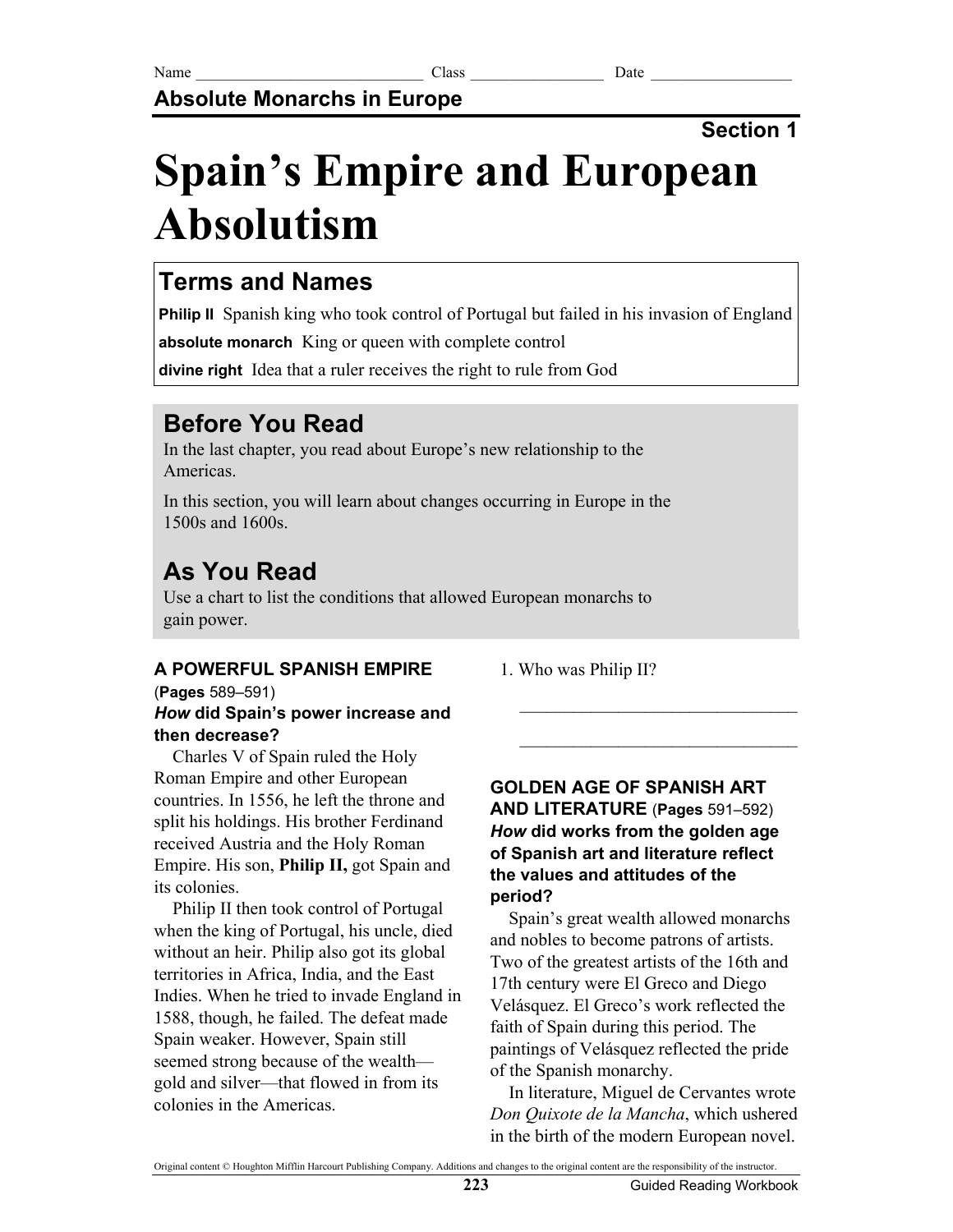The novel tells the story of a Spanish nobleman who reads too many books about heroic knights.

 2. Who were some of the artists and writers of Spain's golden age?

 $\overline{\phantom{a}}$  , where  $\overline{\phantom{a}}$  , where  $\overline{\phantom{a}}$  , where  $\overline{\phantom{a}}$ 

 $\overline{\phantom{a}}$  , where  $\overline{\phantom{a}}$  , where  $\overline{\phantom{a}}$  , where  $\overline{\phantom{a}}$ 

#### **THE SPANISH EMPIRE WEAKENS**  (**Pages** 592–593)

#### *What* **weakened the Spanish Empire?**

Spain's new wealth led to some serious problems. The prices of goods constantly rose. Unfair taxes kept the poor from building up any wealth of their own. As prices rose, Spaniards bought more goods from other lands. To finance their wars, Spanish kings had to borrow money from banks in foreign countries. The silver from the colonies began to flow to Spain's enemies.

In the middle of these troubles, Spain lost land. Seven provinces of the Spanish Netherlands rose in protest against high taxes and attempts to crush Protestantism in the Netherlands. These seven provinces were Protestant, whereas Spain was strongly Catholic. In 1579, they declared their independence from Spain and became the United Provinces of the Netherlands. The ten southern provinces (present-day Belgium) were Catholic and remained under Spanish control.

3. Why did Spain lose its power?

 $\overline{\phantom{a}}$  , where  $\overline{\phantom{a}}$  , where  $\overline{\phantom{a}}$  , where  $\overline{\phantom{a}}$ 

 $\overline{\phantom{a}}$  , where  $\overline{\phantom{a}}$  , where  $\overline{\phantom{a}}$  , where  $\overline{\phantom{a}}$ 

#### **THE INDEPENDENT DUTCH PROSPER** (**Pages** 593–594) *Why* **did the Dutch prosper?**

The United Provinces of the Netherlands was different from other European states of the time. It was a republic, not a kingdom. Each province had a leader elected by the people.

The Dutch also practiced religious tolerance, letting people worship as they wished. Dutch merchants established a trading empire. They had the largest fleet of merchant ships in the world. They were also the most important bankers in Europe.

 4. Give two reasons for the success of the Dutch in trading.

 $\mathcal{L}_\text{max}$ 

 $\mathcal{L}_\text{max}$ 

**ABSOLUTISM IN EUROPE**  (**Pages** 594–595) *What* **is absolutism?** 

Though he lost his Dutch possessions, Philip continued to hold tight control over Spain. He wanted to control the lives of his people. Philip and others who ruled in the same way were called **absolute monarchs.** They believed in holding all power. They also believed in **divine right.** This is the idea that a ruler receives the right to rule from God.

Widespread unrest in Europe in the 17th century led to an increase in absolute rule, or **absolutism,** and its restrictions. Absolute rulers used their increased power to impose order. They wanted to free themselves from the limitations imposed by the nobility and government bodies.

5. What did absolute monarchs believe?

\_\_\_\_\_\_\_\_\_\_\_\_\_\_\_\_\_\_\_\_\_\_\_\_\_\_\_\_\_\_\_

\_\_\_\_\_\_\_\_\_\_\_\_\_\_\_\_\_\_\_\_\_\_\_\_\_\_\_\_\_\_\_

Original content © Houghton Mifflin Harcourt Publishing Company. Additions and changes to the original content are the responsibility of the instructor.